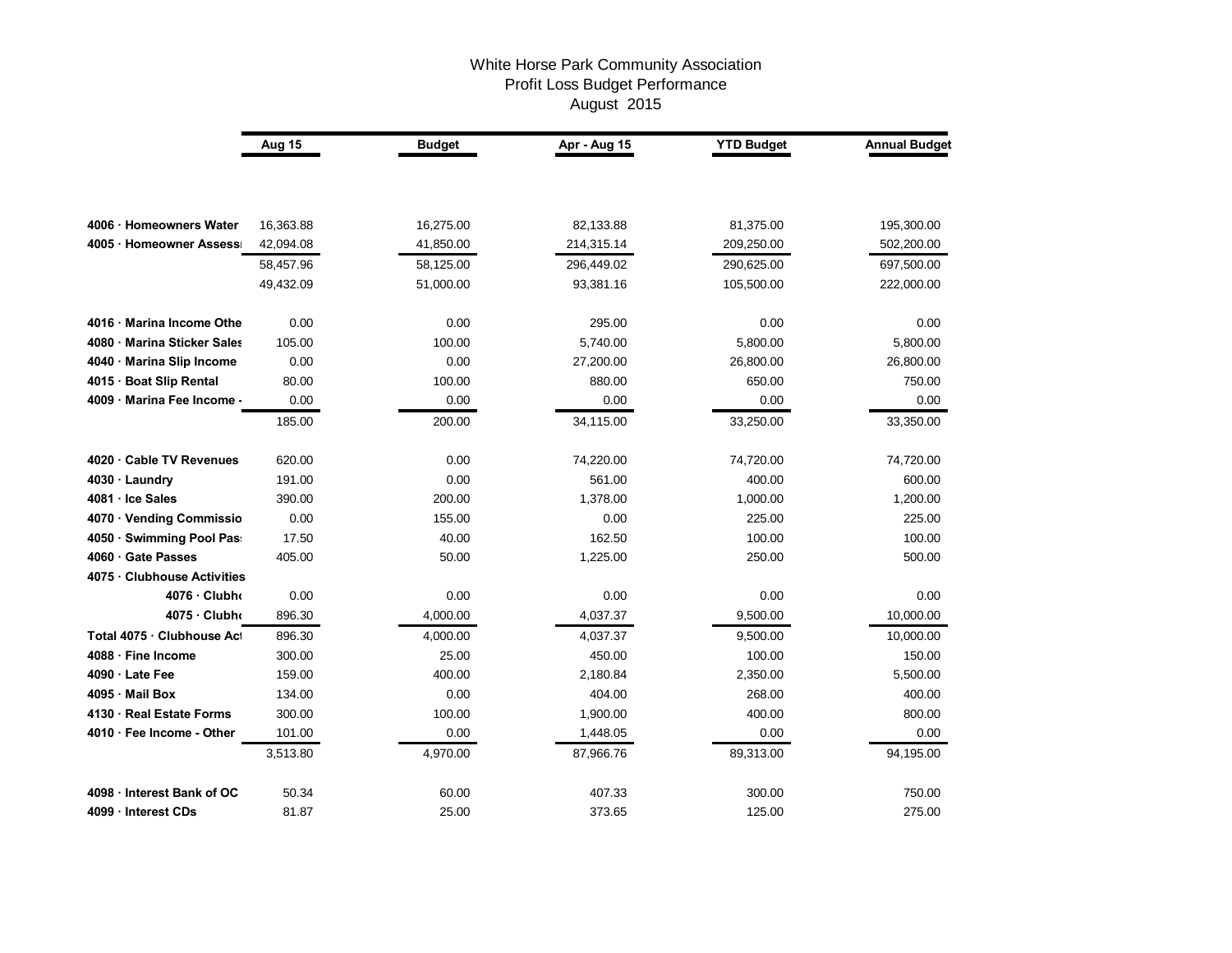## White Horse Park Community Association Profit Loss Budget Performance

|                              |            |            | August 2015 |            |            |
|------------------------------|------------|------------|-------------|------------|------------|
| 4097 · Interest Income - Otl | 1.11       | 10.00      | 33.22       | 60.00      | 150.00     |
|                              | 133.32     | 95.00      | 814.20      | 485.00     | 1,175.00   |
|                              | 0.00       | 40.00      | 314.24      | 180.00     | 400.00     |
|                              | 111,722.17 | 114,430.00 | 513,040.38  | 519,353.00 | ########## |
|                              | 111,722.17 | 114,430.00 | 513,040.38  | 519,353.00 | ########## |
| 6172 · Equipment Purchas     | 788.62     | 233.51     | 1,992.62    | 314.63     | 2,500.00   |
| 6330 · Equipment Repairs     | 0.00       | 192.07     | 266.19      | 1,361.85   | 2,000.00   |
| 6171 · Equipment Gas         | 97.71      | 0.00       | 198.59      | 126.53     | 400.00     |
| 6170 · Equipment Rental      | 0.00       | 100.00     | 111.36      | 600.00     | 1,300.00   |
| 6169 · Equipment Expense     | 0.00       | 0.00       | 0.00        | 0.00       | 0.00       |
|                              | 886.33     | 525.58     | 2,568.76    | 2,403.01   | 6,200.00   |
| 6320 · Computer Repairs      | 0.00       | 25.00      | 0.00        | 295.52     | 500.00     |
| 6230 Licenses and Permit     | 1,000.00   | 150.00     | 1,419.00    | 350.00     | 350.00     |
| 6260 · Printing and Reprod   | 387.98     | 250.00     | 3,237.76    | 1,250.00   | 3,000.00   |
| 6160 Dues and Subscripti     | 0.00       | 0.00       | 625.92      | 70.00      | 200.00     |
| 6350 Drug and Alcohol To     | 0.00       | 50.00      | 0.00        | 250.00     | 500.00     |
| 6250 · Postage and Deliver   | 0.00       | 150.00     | 1,672.46    | 1,500.00   | 2,500.00   |
| 6340 · Telephone             | 459.87     | 285.44     | 1,814.23    | 1,663.61   | 3,900.00   |
| 6105 · Advertising           | 0.00       | 24.00      | 0.00        | 84.00      | 200.00     |
|                              | 1,847.85   | 934.44     | 8,769.37    | 5,463.13   | 11,150.00  |
| 6111 Automobile Gas          | 316.16     | 300.00     | 1,590.41    | 1,750.00   | 4,000.00   |
| 6110 · Repairs & Maintenar   | 0.00       | 0.00       | 43.82       | 600.00     | 600.00     |
|                              | 316.16     | 300.00     | 1,634.23    | 2,350.00   | 4,600.00   |
|                              | 0.00       | 50.00      | 5,079.72    | 250.00     | 500.00     |
|                              | 22.00      | 20.00      | 188.25      | 80.00      | 150.00     |
|                              | 205.61     | 200.00     | 1,540.86    | 1,000.00   | 2,500.00   |
|                              | 7.98       | 125.00     | 556.29      | 625.00     | 1,500.00   |
| 6280 · Legal Fees            | 0.00       | 0.00       | 400.00      | 2,000.00   | 2,000.00   |
| 6565 · Accounting            | 0.00       | 325.00     | 1,625.00    | 2,725.00   | 5,000.00   |
| 6270 · Professional Fees -   | 0.00       | 0.00       | 0.00        | 0.00       | 0.00       |
|                              | 0.00       | 325.00     | 2,025.00    | 4,725.00   | 7,000.00   |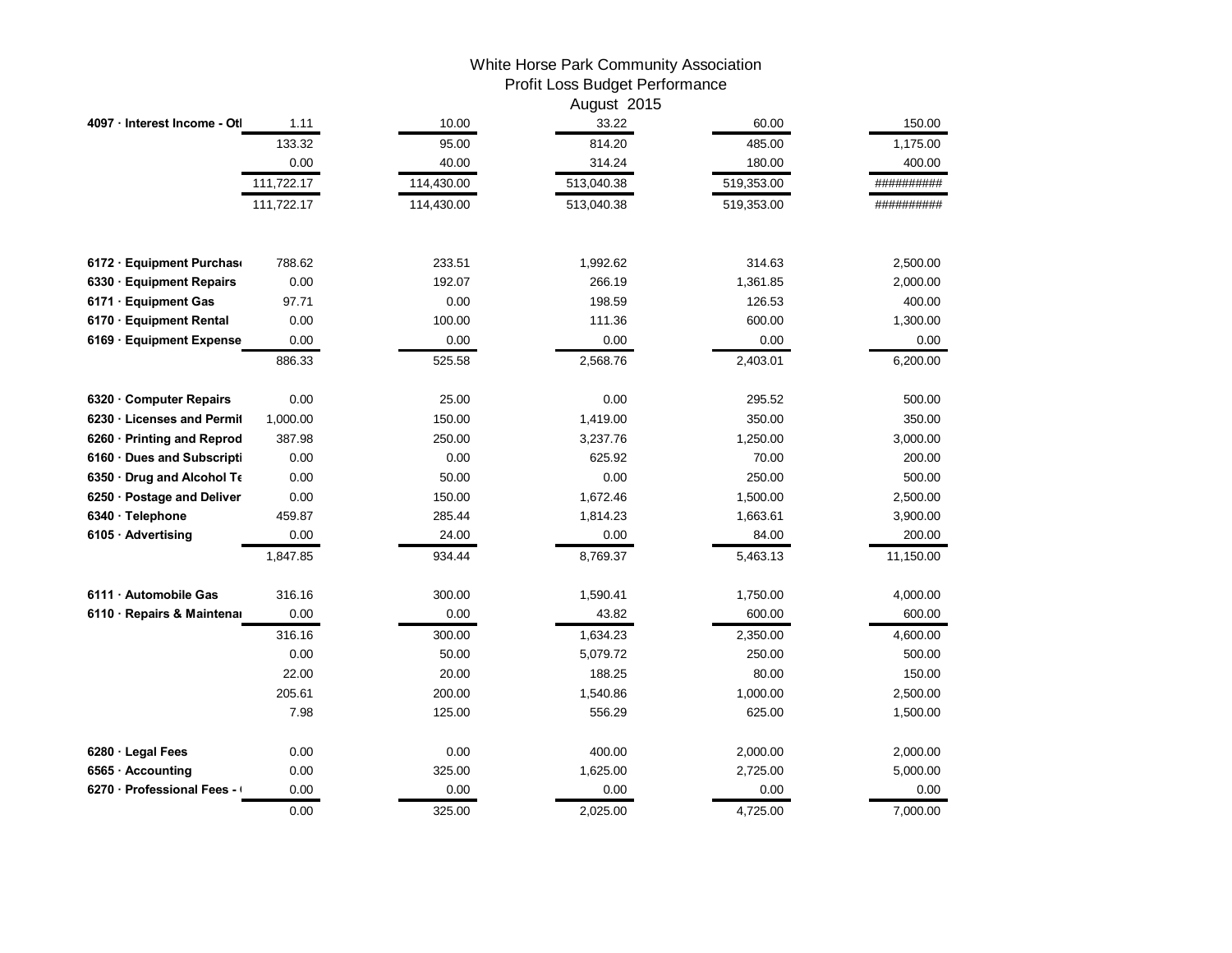## White Horse Park Community Association Profit Loss Budget Performance

|                             |           |           | August 2015 |            |            |
|-----------------------------|-----------|-----------|-------------|------------|------------|
| 6331 · Boat Yard            | 335.00    | 511.00    | 733.09      | 2,033.00   | 3,000.00   |
| 6326 Water and Sewer        | 675.00    | 1,000.00  | 11,029.60   | 5,000.00   | 11,000.00  |
| 6310 · Building Repairs     | 156.65    | 1,000.00  | 3,372.66    | 5,000.00   | 12,000.00  |
| 6315 · Grounds - Repairs    | 1,523.48  | 500.00    | 7,235.05    | 2,500.00   | 6,000.00   |
| 6317 · Electrical - Repairs | 0.00      | 1,697.84  | 881.29      | 4,505.66   | 10,000.00  |
| 6325 · Pool repairs         | 0.00      | 2,000.00  | 0.00        | 7,780.00   | 8,600.00   |
|                             | 2,690.13  | 6,708.84  | 23,251.69   | 26,818.66  | 50,600.00  |
| 6361 · Supplies             | 120.95    | 15.40     | 301.98      | 1,544.20   | 2,000.00   |
| 6360 · Clubhouse Activities | 350.61    | 3,400.00  | 2,589.37    | 6,846.95   | 8,000.00   |
|                             | 471.56    | 3,415.40  | 2,891.35    | 8,391.15   | 10,000.00  |
| 6332 · Marina Repairs       | 117.83    | 250.00    | 850.13      | 1,000.00   | 1,000.00   |
| 6333 Marina expenses        | 100.00    | 250.00    | 1,725.43    | 1,000.00   | 1,000.00   |
|                             | 217.83    | 500.00    | 2,575.56    | 2,000.00   | 2,000.00   |
|                             | 0.00      | 500.00    | 3,894.97    | 2,500.00   | 3,000.00   |
| 6400 · Electric             | 37,225.00 | 35,299.78 | 102,270.00  | 100,863.00 | 222,000.00 |
| 6405 · Propane              | 340.39    | 393.22    | 668.88      | 1,419.60   | 4,000.00   |
| 6410 · Water & Sewage       | 48,825.00 | 0.00      | 97,650.00   | 97,650.00  | 195,300.00 |
| 6420 Cable TV               | 6,641.57  | 5,828.33  | 32,911.53   | 30,996.92  | 75,000.00  |
|                             | 93,031.96 | 41,521.33 | 233,500.41  | 230,929.52 | 496,300.00 |
| 6436 · Heating & Airconditi | 0.00      | 0.00      | 0.00        | 500.00     | 500.00     |
| 6431 · Alarm System         | 93.05     | 125.00    | 372.20      | 625.00     | 1,500.00   |
| $6432 \cdot$ Ice            | 432.00    | 310.50    | 711.00      | 564.00     | 800.00     |
| 6433 · Lawn Service         | 9,037.00  | 9,300.00  | 43,639.00   | 39,292.68  | 61,500.00  |
| 6434 · Pool Management      | 1,781.20  | 5,691.80  | 24,869.75   | 23,600.00  | 23,600.00  |
| 6435 · Security Service     | 6,504.16  | 6,529.16  | 36,517.04   | 35,967.38  | 86,000.00  |
| 6430 · Trash Collection     | 3,487.78  | 3,944.85  | 16,461.47   | 16,259.36  | 24,000.00  |
|                             | 21,335.19 | 25,901.31 | 122,570.46  | 116,808.42 | 197,900.00 |
| 6563 · Payroll Park Manger  | 1,687.50  | 1,500.00  | 8,940.00    | 7,500.00   | 18,000.00  |
| 6564 · Payroll Administrati | 4,813.50  | 5,200.00  | 25,174.63   | 26,000.00  | 62,400.00  |
| 6561 · Payroll - Maintenand | 3,495.75  | 3,833.34  | 19,203.75   | 19,166.70  | 46,000.00  |
| 6566 · Payroll - Seasonal   | 0.00      | 333.34    | 0.00        | 1,666.70   | 2,000.00   |
| 6567 · Payroll - Housekeep  | 598.50    | 540.00    | 2,157.00    | 1,895.00   | 3,200.00   |